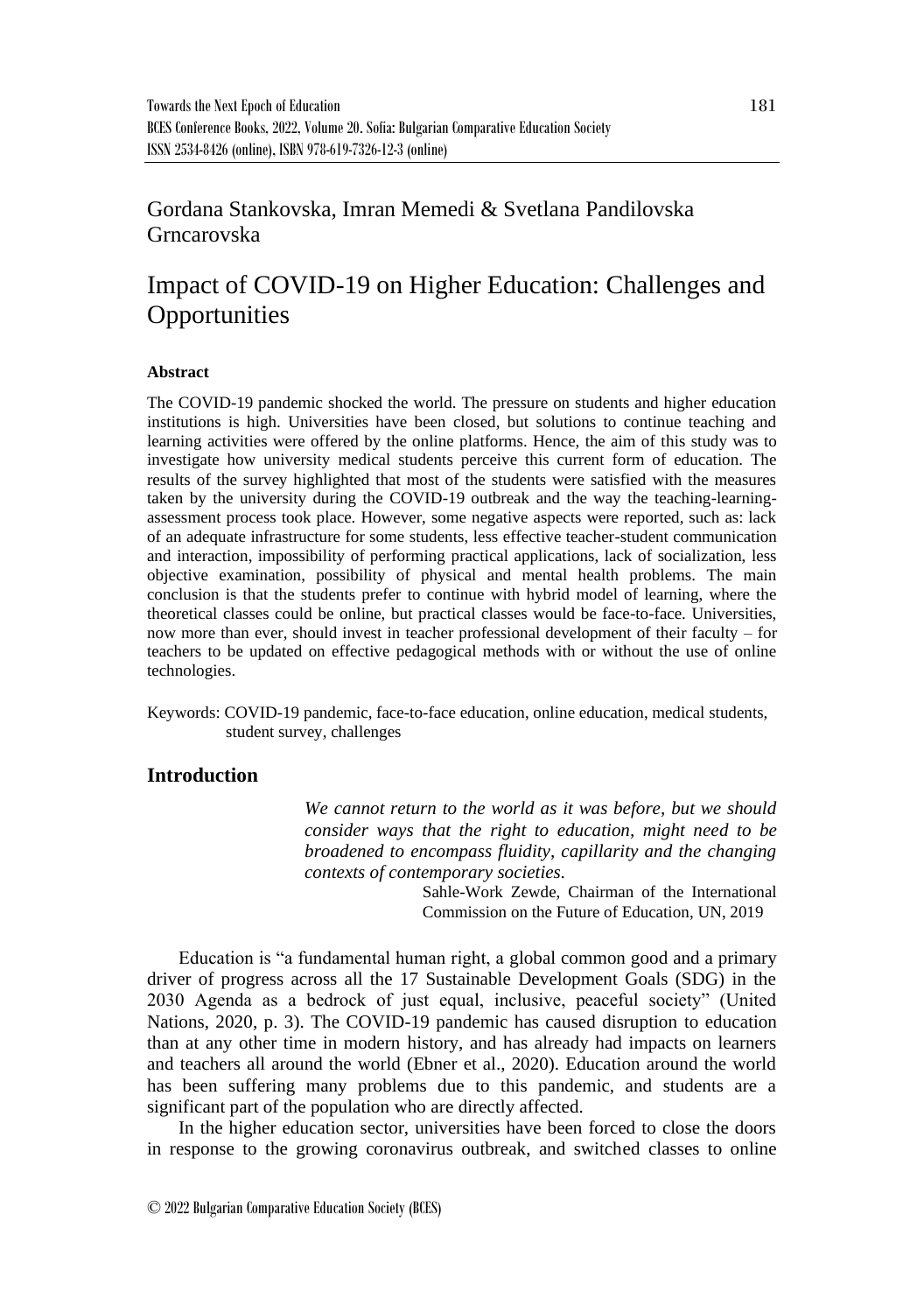learning to keep students' retention and maintain access to learning (The World University Rankings, 2020). A solution to continue teaching and learning activities was offered by online platforms. E-learning tools have played a crucial rule during this pandemic, helping schools and universities to facilitate student learning during the closure of universities and schools (Subedi et al., 2020). Online learning, distance and continuing education have become a panacea for this unprecedented global pandemic, despite the challenges posed to both educators and learners. Transitioning from traditional to face-to-face learning to online learning can be an entirely different experience for students and professors, which they mostly adapt to with little or no available alternatives.

#### **Impact of COVID-19 on higher education**

The global outbreak of the COVID-19 pandemic has spread worldwide, affecting almost all countries. The outbreak was first identified in December 2019 in Wuhan, China. The countries around the world cautioned the public to take responsive care. The pressure on students and higher education institutions was high. Schools and universities were closed and examinations postponed in many cases. Classrooms and teaching went virtual and admissions for the 2020/2021 academic year were fraught with confusion (Azoulay, 2020). It was not easy for all members and stakeholders in higher education institutions to transfer education to the distance education system, as it was not easy for families and students to accept that the educational process takes place entirely from home, so it is very difficult for parents and students to accept this direct transfer in the method of delivery for the education system (Rapanta et al., 2020). Additionally, it was very hard to request from physics professors to prepare lectures from the Zoom program, because this method was also new for the students. It was also difficult for all students to accept this shift in which they are required attend a full program of study, lectures and register attendance while they are in front of a laptop or a mobile phone screen (Basilaia & Kvavadze, 2020).

On the other hand, the crisis this has encouraged innovation within the education sector. Countries are started to reopening schools and higher education institutions either based on grade level and by prioritizing exam classes, or through localized openings in regions with fewer cases of the virus. However, given the continued virulence of the virus, the majority of the countries surveyed in May-June 2020 had yet to decide on a reopening date at the time of the survey report (UNESCO-UNICEF-World Bank, 2020). These decisions carry enormous social and economic implications and will have lasting effects on educators, children and young people, their parents and indeed societies as a whole.

#### **Teaching and learning during the COVID-19 outbreak and beyond**

The pandemic has pushed the world to dramatically reinvent ways of coping with the "new normal". After the initial phase of complete overhaul, it is critical to understand the short and long-term impact and future measures. Can the world emerge from this crisis with a perspective and boost to higher education? An immediate and effective response to the crisis was to go digital. Developing robust online platforms has become necessary to offer continuity in learning. Good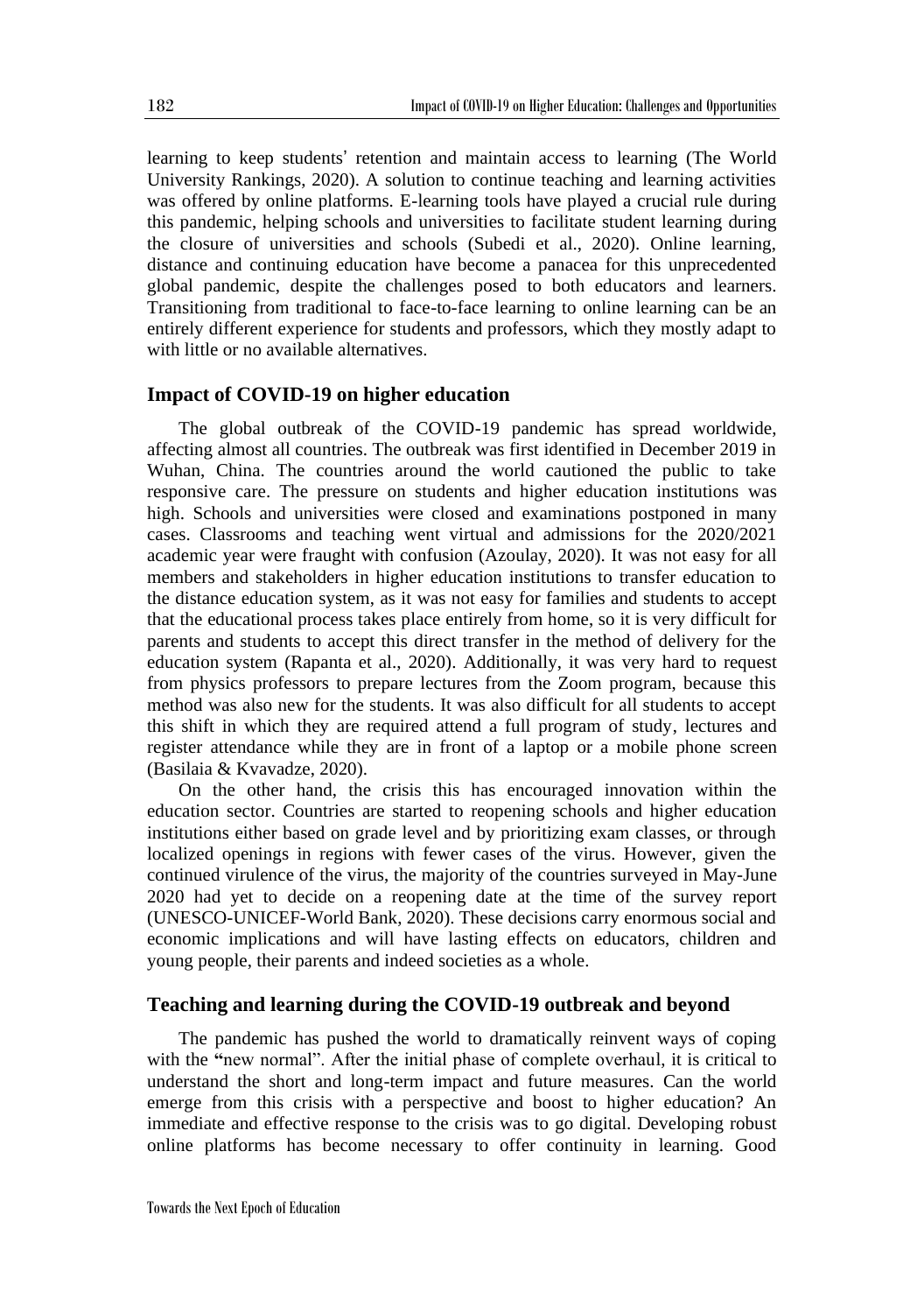teachers, refreshed curricula and effective tools will ensure students stay involved and active in the learning process.

While adapting to the new changes, staff and students need to be supported accordingly. Universities and higher education institutions should provide a flexible mechanism to teach their practical and theoretical curricula. In this regard, a higher education institution can teach all theoretical programs through the distance education system (Doucet et al., 2020). Online learning has provided the opportunity to teach and learn in innovative ways unlike the teaching and learning experience in the normal classroom setting (Petrie et al., 2020). Regarding practical programs, universities can teach those programs following the in-person mode in the form of very small groups of 4-6 students taking utmost safety and security and applying all prevention and triage protocols (Hampsten, 2021).

#### **Research methods**

#### *The objectives of the research*

Before the COVID-19 pandemic, practical preclinical and clinical courses at the Faculty of Medical Sciences within the University of Tetova were accompanied by theoretical face-to-face courses. In the spring term 2020, preclinical (semester  $1-5$ ) and clinical (semester 6–10) students stayed at home. To make lessons possible, our university decided to implement online learning instead of face-to-face courses. Combinations of synchronous and asynchronous formats (e.g., lectures and scripts on online platforms and "consultation hours" for students' in question) were provided.

Therefore, the purpose of our research is to investigate how the university medical students perceive the current form of education. We aim to find out their opinions about their experiences during the learning process, what they value from face-to-face education and distance education and what they have experienced since the state of alarm was declared in Republic of North Macedonia on 10 March 2020.

#### *The study sample*

The study included an analysis of a sample of 220 randomly selected students who studied medical sciences at the University in Tetova during the winter semester of the academic year of 2021/2022. The inclusion criteria for the study were participants between 20 and 23 years of age with at least one year of learning experience. Of all participants, 124 were female students (55.36%) and 96 were male students (43.64%).

#### *The design of the survey*

The basic method used in conducting the study was the survey method, which used a questionnaire as a tool. An anonymous online survey assessing the students' opinion about face-to-face and online learning education was created using the Google Forms online application. The survey consisted of five closed questions; the students had to choose between multiple options or rank-order them, using five levels ordinal scales (very good, good, neutral, bad, and very bad). There were also two open-ended questions, which gave students the opportunity to indicate their experiences with online courses and technology devices they found particularly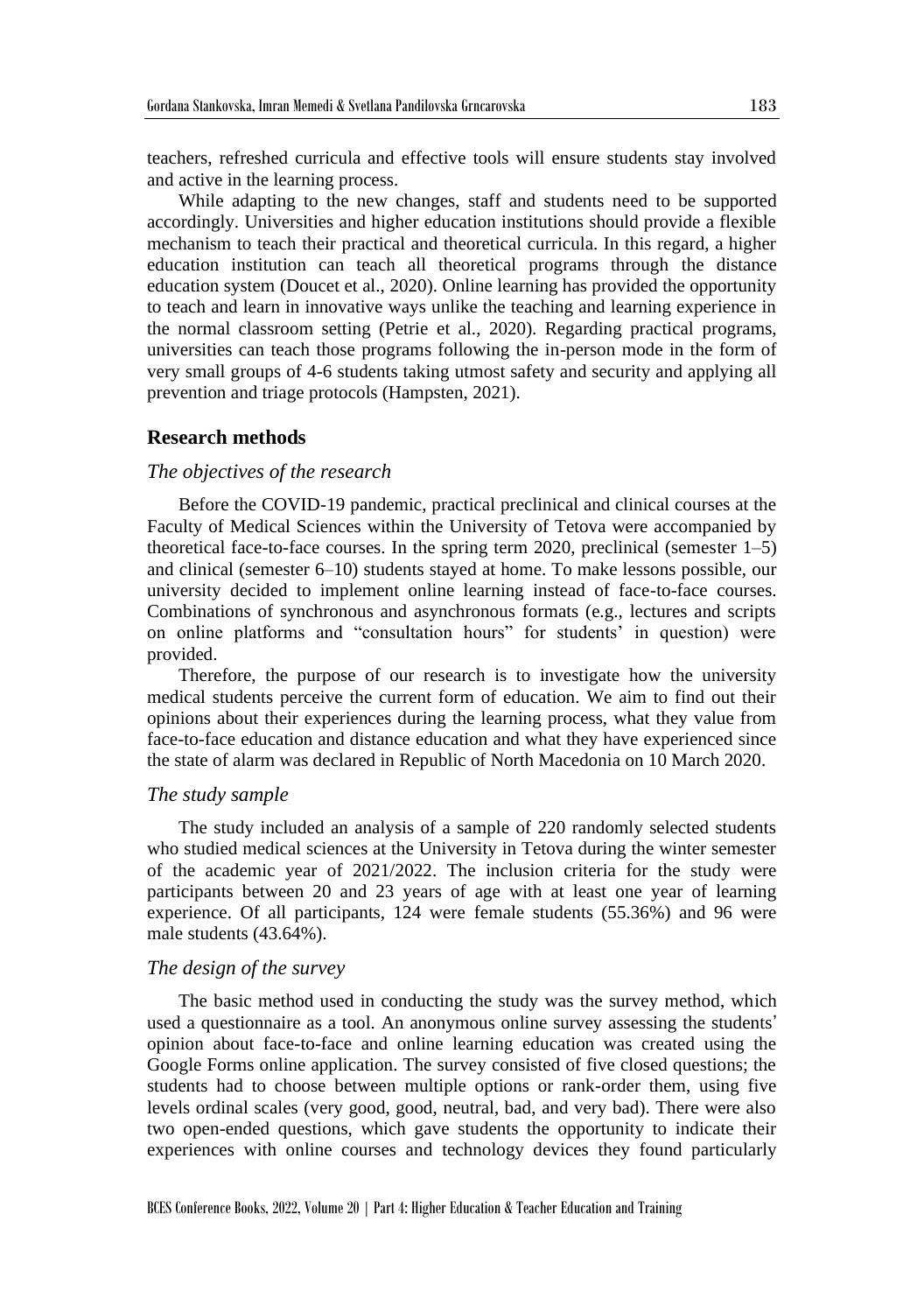useful for online learning. Also, there was one open question, asking about what educational model they would like to continue their training with at the university. The limitation of the questionnaire is that respondents on some statements were to tick more than one answer, which depends of their own opinion. Students were invited via email, with information on the purpose of the study and the time it could take to complete the questionnaires. They were also told that their participation was voluntary and they could withdraw at any time. It also contained a web link to the online survey form created by using Google Forms. The survey form was accessible to the students from October 20 to December 20, 2021.The data was exported to Microsoft Excel 2018 and was analyzed by using SPSS (Statistical Package for Social Sciences) version 20 for Windows.

## **Results**

According to the results, 54% of the students never took online courses while 46% of them did it regularly. The items used to assess the online teaching, learning and assessment/examination experience during the COVID-19 pandemic were ranked as **"**good" and "very good" by most of the students. The students who did not give these scores belong to a vulnerable category that requires the implementation of effective measures for their support by the university. Moreover, most of the students (78%) agreed that online learning was well-structured and the level of ambition was good, which means that they could follow the teaching content and did not feel over challenged or unchallenged. At the same time the majority of the students in the study (82%) agreed that materials are adequately available on the portal and lectures are presented with diversity of presentation of lectures on the portal (video, PowerPoint presentations, and online sessions). Half of the students in the study (50%) agreed that the learning methods through the online portal ensure student-to-student and student-to-professor interaction.

Although most of the students (90%) indicated that they have the necessary infrastructure, 60% of them thought that the communication with the professors was not as effective as the face-to-face education. In regard to online assessment/ examination, 82% of the students were mostly satisfied according to their answers. Only 12% of them showed a slight dissatisfaction with the eared grades/examination methods.

Regarding the advantages of combining traditional education with online education, most of the students (83.33%) agreed with the statement, while 16.67% expressed a neutral position. They put "more-flexible-self-paced learning" first, in the second plan "face-to-face communication and teacher-student interaction", and in third place "less time in front of the screen, and more physical activities". The majority of the students stated that they did not feel well-prepared for the practical part of the curriculum by solely participating in online learning, so this opportunity to have the practical courses with direct communication with their assistants and professors was very useful for them.

When asked about the benefits of online education in the future, 70.74% of students agreed that using online platforms motivated them to learn. The students considered that one of the disadvantages of online teaching during the COVID-19 pandemic were the negative feelings of stress or anxiety.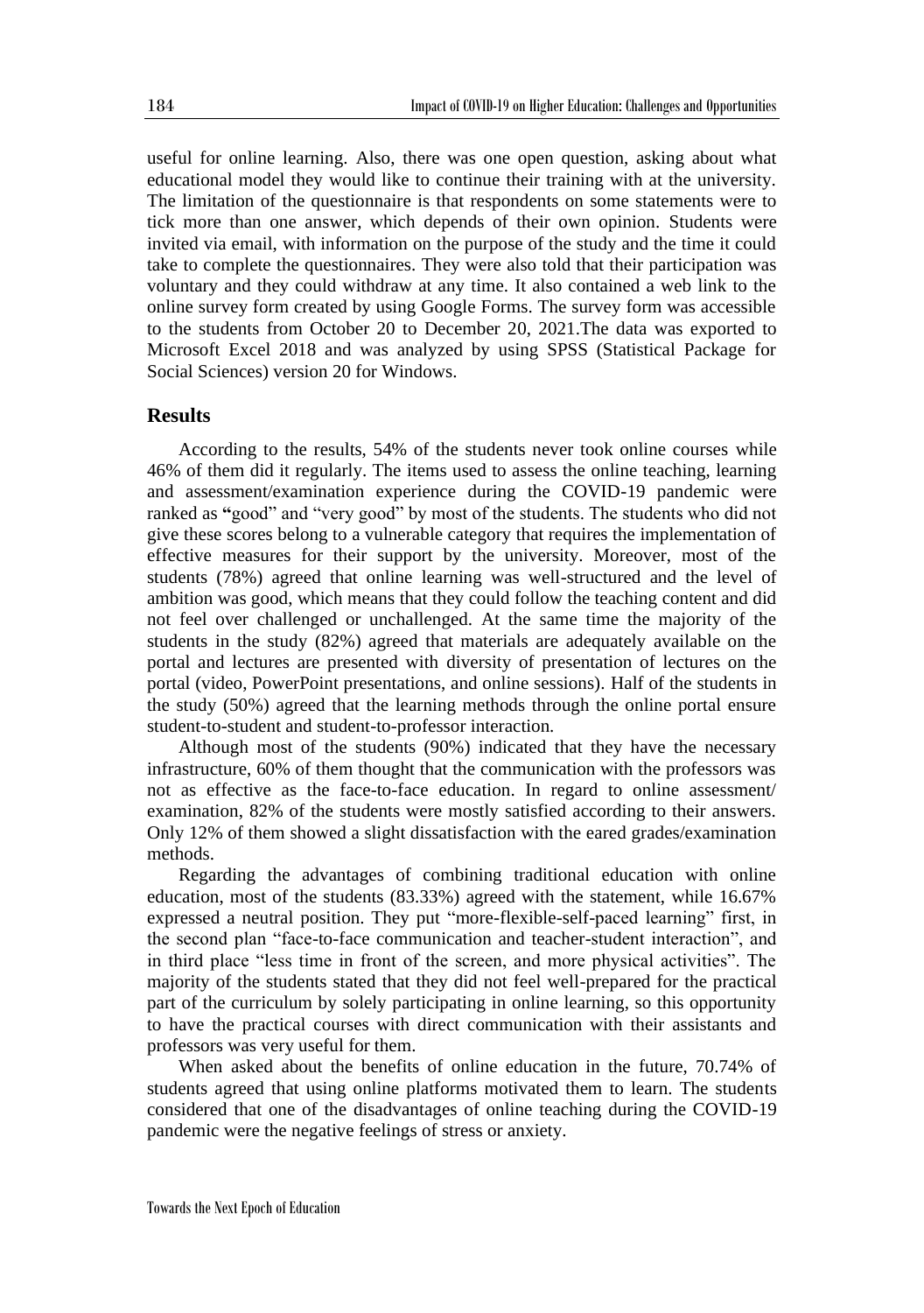## **Discussion**

The COVID-19 pandemic has created the largest disruption of the education system in history, affecting nearly 1.6 billion learners in more than 190 countries and on all continents (United Nations, 2020). Educational institutions immediately switched to distance learning in light of the national lockdown. As these lockdowns eased, getting school and universities open has been a top priority for many countries, including the Republic of North Macedonia.

The statistical analysis of the survey reveals common positive attitudes among students in regard to the shift to online distance learning. Also, the current study supports the fact that students adapted fast and had positive attitudes towards the change during the pandemic. The obtained results are similar to the results obtained by other researchers (Rizun & Brown, 2020). Also, our results confirmed that medical students prefer face-to-face classes for the practical part of the courses, because the practical applications cannot be replaced by online learning (Iyer, Aziz & Ojcius, 2020). The results showed that by not having the opportunity for face-toface interaction, most of the students were not satisfied with the educational model of online lessons, which affected their motivation and willingness to following the subjects. Singh and Matthews (2021) conclude that interaction (between students, or students and educators) is an important variable and has a positive effect on student satisfaction.

At the same time, the students in the study prefer hybrid model of learning, because through conversation, speech and debate, a new concept is clarified or a skill is practiced. According to Qian-Hui and Ying (2020), during and after the pandemic, network course resources, network teaching platform, live streaming system and synchronous classroom are still online teaching.

## **Conclusion**

The situation we face is so dramatic and difficult that we cannot afford to be pessimistic. We are facing the biggest changes in education, so one positive outcome of the pandemic is that it will push us to overcome the numerous global educational challenges sooner that any of us expected. The online live classes assumed the role of a "live guide" to motivate students in their learning process and rendered psychological support in stress hours of stringent restrictions. Technology plays pivotal role in upgrading educational processes and outcomes while defining the relationship between technology and education as bidirectional.

We must build narratives for what the new reality could look like. We have nourished the sources that give us hope in rethinking how the world works. Education needs to be at the heart of a post-COVID world. For that future we need boldness of thought and courageous action now.

Although it is too early to judge how reactions to COVID-19 will affect education systems around the world, these are signs suggesting that it could have a lasting impact on the trajectory of learning innovation and digitization. The results of this study provide specific recommendations and best practice for future application of online distance learning. Since the Republic of North Macedonia decided to integrate online distant learning into all future higher education plans, the results of this research would be especially vital for all universities in the country.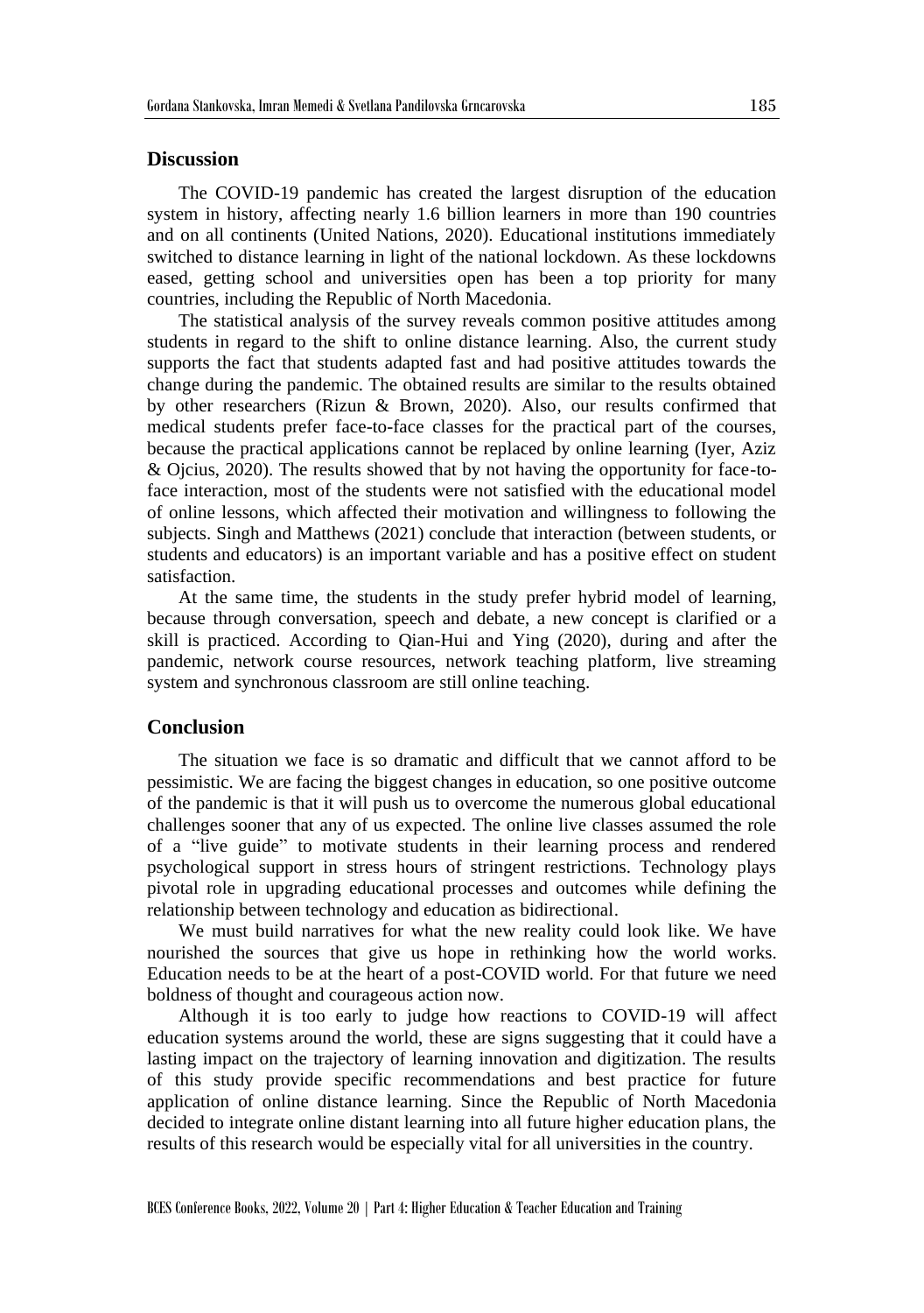## **Recommendations**

Hence, to succeed in the online teaching-learning approach, the crucial elements are as follows:

- To make sure that students are active and not passive learners in front of the screens.
- To establish a close teacher-student relationship, based on availability, friendliness and helpfulness, as this influences students' motivation to learn in a positive way.
- Teachers should look for appropriate ways to develop the learning process of their students and try to increase and motivate them any time.

#### **Acknowledgements**

The authors would like to express their gratitude to all participants who took part in this study.

## **References**

- Azoulay, U. (2020): *290 million students out of school due to COVID-19: UNESCO releases first global numbers and mobilizes response*. https://en.unesco.org/news/290-millionstudents-out-school-due-covid-19-unesco-releases-first-global-numbers-and-mobilizes (Accessed 21 November 2020).
- Basilaia, G. & Kvavadze, D. (2020): Transition to online education in schools during a SARS-CoV-2 coronavirus (COVID-19) pandemic in Georgia. *Pedagogical Research*, 5(4), 10-18.
- Doucet, A., Netolicky, D., Timmers, K. & Tuscano, F. J. (2020): *Thinking about pedagogy in an unfolding pandemic* (An Independent Report on Approaches to Distance Learning during COVID-19 School Closure). Work of Education International and UNESCO. https://issuu.com/educationinternational/docs/2020\_research\_covid-19\_eng (Accessed 19 March 2020).
- Ebner, M., Schon, S., Braun, C., Grigoriadis, Y., Haas, M., Leitner, P. & Tapaghi, B. (2020): Covid-19 epidemic as e-learning boost? Chronological development and effects at an Austrian university against the background of the concept of "e-learning readiness". *Future Internet*, 12, 94-114.
- Hampsten, K. (2021): Embracing discomfort and resisting a return to "the good old days": A call to communication educators. Forum: Pandemic pedagogy and student learning. *Communication Education*, 70(2), 208-210.
- Iyer, P., Aziz, K. & Ojcius, D. M. (2020): Impact of COVID-19 on dental education in the United States. *Journal of Dental Education*, 84, 718-722.
- Petrie, C., Aladin, K., Ranjan, P., Javangwe, R., Gilliland, D., Tuominen, S. & Lasse, L. (2020): *Spotlight: Quality education for all during COVID-19 crisis*. HundrED Research Report #011. HundrED & OECD.
- Qian-Hui, S. U. N. & Ying, S. U. (2020): Psychological crisis intervention for college students during novel coronavirus infection epidemic. *Psychiatry Research*, 289, Article 113043.
- Rapanta, C., Botturi, L., Goodyear, P., Guardia, L. & Koole, M. (2020): Teaching during and after Covid-19 crisis: Refocusing teacher presence and learning activity. *Postdigital Science and Education*, 2(3), 923-945.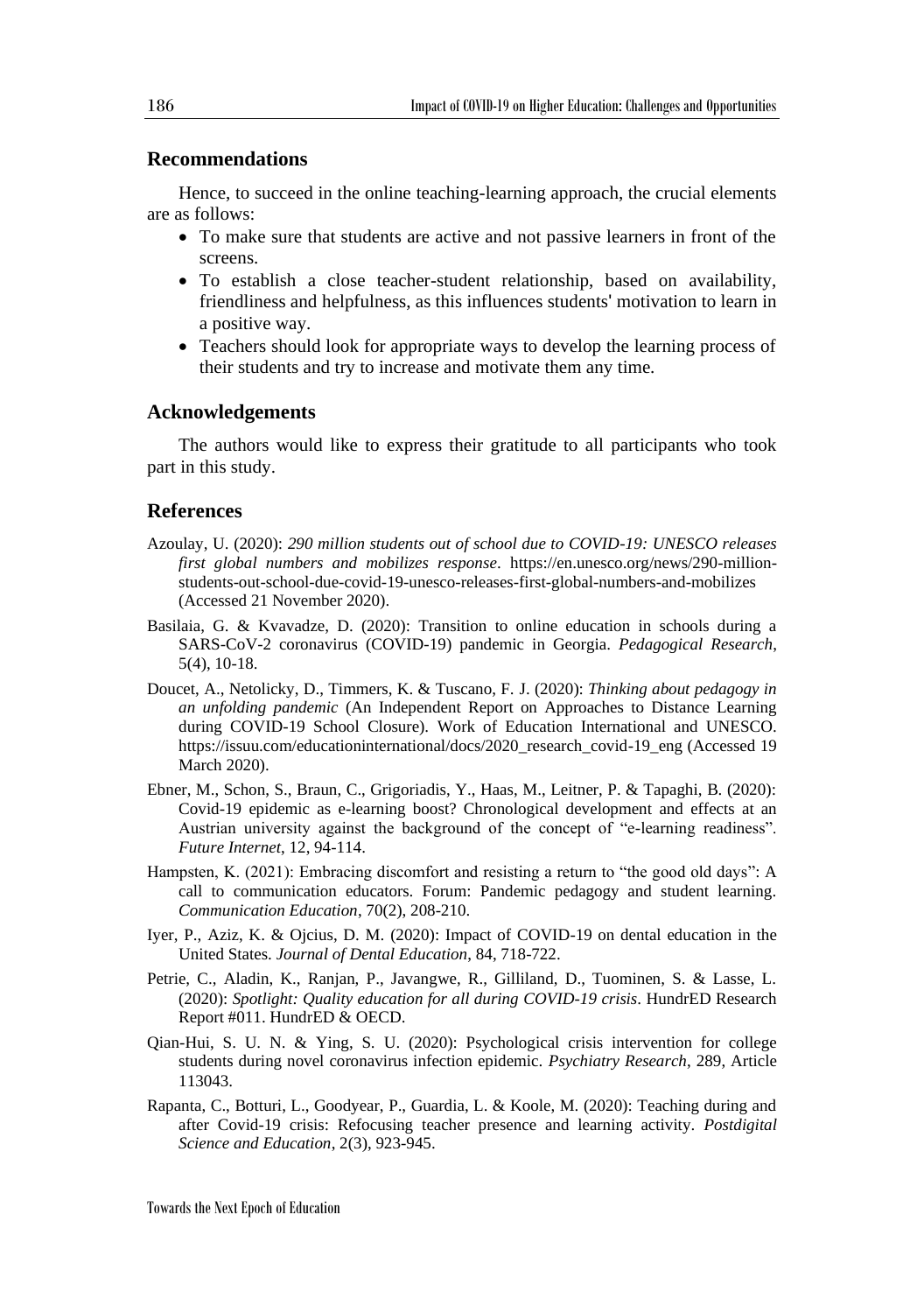- Rizun, R. & Brown, C. (2020): The Covid-19 pandemic and the dissolution of the university campus: Implications for student support practice. *Journal of Professional Capital and Community*, 5(3/4), 343-349.
- Singh, J. & Matthews, B. (2021): Facilitating inter professional education in an online environment during the COVID-19 pandemic: A mixed method study. *Healthcare*, 9(5), 567-574.
- Subedi, S., Nayaju, S., Subedi, S., Shah, S. K. & Shah, J. M. (2020): Impact of e-learning during COVID-19 pandemic among nursing students and teachers of Nepal. *International Journal of Science and Healthcare Research*, 5(3), 68-76.
- The World University Rankings (2020): The Impact of Coronavirus on Higher Education. https://www.timeshighereducation.com/rankings/impact/2020/overall#!/page/0/length/25 /sort\_by/rank/sort\_order/asc/cols/undefined (Accessed 4 September 2020).
- UNESCO-UNICEF-World Bank (2020): *Survey on National Education Responses to COVID-19 School Closures, May-June 2020*. http://uis.unesco.org/en/news/unescounicef-world-bank-survey-national-education-responses-covid-19-school-closures-key (Accessed 4 November 2020).

United Nations (2020): *Policy Brief: Education during COVID-19 and beyond*. https://www.un.org/development/desa/dspd/wpcontent/uploads/sites/22/2020/08/sg\_policy\_brief\_covid-19\_and\_education\_august\_2020.pdf (Accessed 4 September 2020).

Corresponding author:

Prof. Dr. Gordana Stankovska, University of Tetova, Republic of North Macedonia

## **Appendix: Sample survey questionnaire**

| 1. How often have you taken online courses before the COVID-19 pandemic?               |
|----------------------------------------------------------------------------------------|
| a. Never                                                                               |
| b. Hardly ever                                                                         |
| c. Sometimes                                                                           |
| d. Frequently                                                                          |
| e. Constantly                                                                          |
| 2. Which technology devices do you use to connect to your online classes?              |
| a. Cell phones                                                                         |
| b. Laptops                                                                             |
| c. PCs                                                                                 |
| d. Any devices                                                                         |
| 3. How do you appreciate the online teaching-learning-assessment experience during the |
| COVID-19 Pandemic?                                                                     |
| a. Possibility to connect to the Internet                                              |
| b. Availability and utility/efficiency of the online platforms                         |
| c. The online learning was structured well                                             |
| d. I was able to prepare myself well in advance for the online learning (by script or  |
| book)                                                                                  |
| e. Interaction and communication with teachers (teaching courses, conducting           |
| laboratories/seminars/other practical applications)                                    |
| f. Assessment/Examination                                                              |